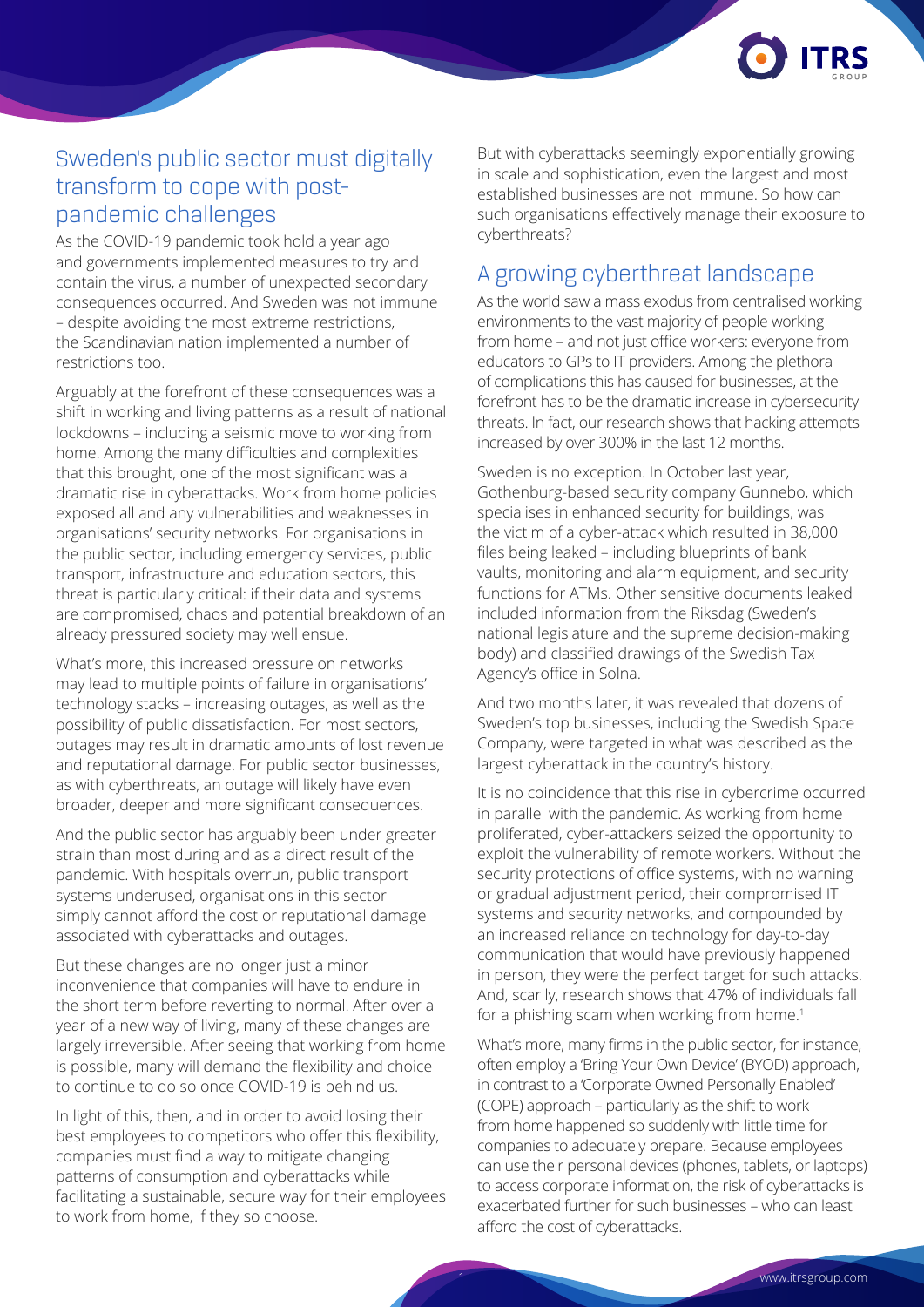# Mitigating the threat

In response to the cyberattacks, Sweden announced in February this year that it plans to establish a national cybersecurity centre, making it the latest Nordic country to bolster its cyber defence ambitions and capabilities in the face of the growing cyberthreat landscape.

This is certainly a step in the right direction – but it is companies, whose own profit margins are on the line as a result of such attacks, that must take control of their own destinies.

It is understandable that, following the economic consequences of the pandemic, firms across industries are desperately trying to protect their profit margins and cut costs wherever immediate returns aren't guaranteed – particularly in the public sector, where budgets are already stretched. For many, then, that meant postponing – and even cutting – budgets for departments that, in the current landscape, need it the most. IT security, cybercrime, and fraud department budgets in the financial services sector, for instance, have been cut by almost a third in the past 12 months<sup>2</sup>meaning that departments have fewer resources to fight a greater threat.

With the cost of a data breach resulting from remote working averaging \$137,000, according to Deloitte<sup>3</sup>, it is critical that businesses spot an attack before it has major consequences.

Comprehensive monitoring and alerting tools are essential for safeguarding the health of IT networks and infrastructures. Solutions like ITRS's OP5 Monitor enable early problem detection, and notify you when your infrastructure is not working as expected.

And this can be further enhanced by ITRS's Log Analytics add-on. Built upon the best machine learning libraries that can identify trends and predict behaviour of the systems in your infrastructure, the neutral networks help to detect real-time anomalies – including non-standard network traffic that might suggest hacking attempts. More, by providing a fully transparent overview of logs, the tool allows users to monitor, in real time, everyone who logs into the application, runs queries, exports the data, or changes user permissions.

### Increased pressure, increased outages

Over the last twelve months, systems have faced significantly increased pressure as a result of not only changing working patterns, but also shifting consumer demands; McKinsey observed that we have covered a "decade in days" in terms of digital adoption as a result of COVID-19.4

As a result, not only is the likelihood of outages greater as online traffic has drastically risen, but the tolerance for such outages is decreasing – particularly for services deemed essential.

In light of this, it is more important than ever for public services companies to put themselves in the shoes of the end user in order to ensure they are operationally resilient in the face of these challenges. This is called synthetic monitoring, and it provides the most fundamental test of IT availability: whether a customer can gain access.

Tools like ITRS's Synthetic Monitoring provides organisations with this ability by giving organisations visibility into the performance and availability of their most critical systems – including websites, applications and APIs. In addition, it also simulates a realistic user experience across all services from 180+ locations across 60+ countries worldwide, giving firms rapid insight into where things are very slow or – in the worst case – unavailable.

By understanding exactly how their customer is experiencing services 24/7, business leaders and IT teams don't have to wait to hear about outages and systems failures from their clients. Synthetic monitoring ensures an optimal user experience 24/7, even – and, indeed, especially – when demand is at its highest.



# Benefits of Cloud

In the face of increased pressure on both ensuring continuity, and on companies' bottoms lines – and this is arguably truer for the public sector than any other – optimisation is key. For companies that have their own data centres and maintain their own IT infrastructure, moving to the Cloud can increase their agility and ability to respond to consumer demand, as well as making it easier to control costs.

However, for those who fail to optimise their Cloud costs, they may see their costs soar, rather than decrease. And on average, businesses that use the Cloud are wasting 30% of their cloud spend – which is an ongoing inefficiency, given that public Cloud charges by the hour.